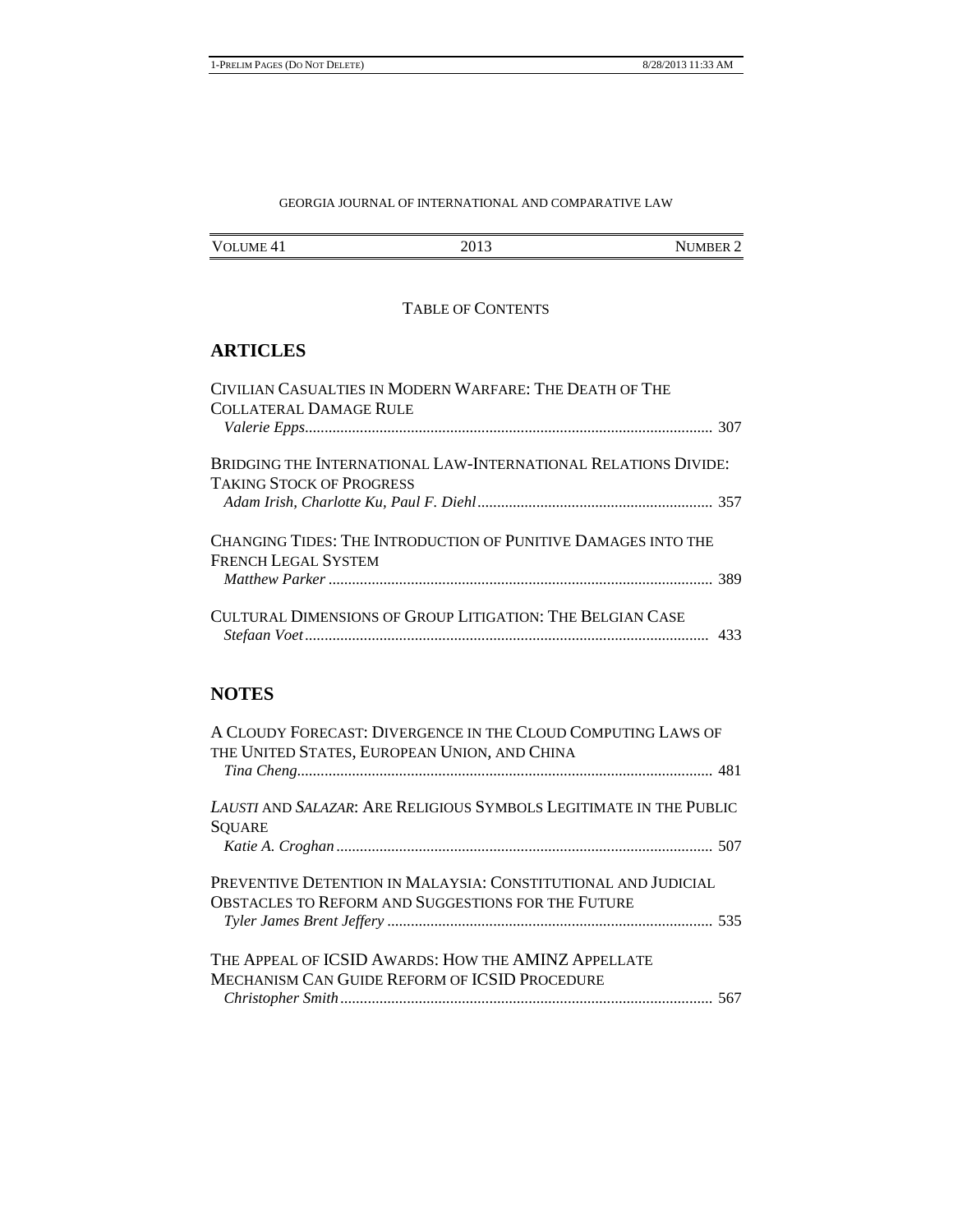### GEORGIA JOURNAL OF INTERNATIONAL AND COMPARATIVE LAW

# VOLUME 41 2013 NUMBER 2

**EXECUTIVE BOARD**  2012–2013

*Editor in Chief*  BRITTANY MICHELLE CAMBRE

 *Executive Managing Editor*  DANIEL JOHN MONAHAN

*Executive Editors*  CHRISTOPHER RYAN CAMPBELL HYUN CHO BAEK

*Executive Articles Editor*  JULIE MARIE HUDGENS-HANEY

> *Senior Articles Editor*  DANIEL JOHN OLDS

### **MANAGING BOARD**

*Conference Editors*  JESSICA MARIE CONRAD MICHAEL EDWARD SALTER

*Articles Editors*

AMANDA CHERIE FLOYD MATTHEW GERARD LEIPOLD MICHAEL VICTOR MANNINO ANDREW JOSEPH MASAK

*Notes Editors* 

MICHAEL PATRICK MORRILL AITEN J. MUSAEVA

#### **EDITORIAL BOARD**

BRITTANY LYNN FRONING VICTORIA ELISSA GAREL ELI DAVID GEFFIN CHRISTOPHER MATTHEW GREGORY WILL HAMBY-HOPKINS JOSEPH JACKSON HARRIS MORGAN LYNN KLINZING CATHERINE MAE LAND SPENCER EUGENE MALLEY ALEXANDER MCDONALD JOHN MORHART DAVID WILLIAM BOBO MULLENS III

ANDREW HENRY NELSON ANTOINETTE ASHLEIGH NEWBERRY MATTHEW DAVID O'BRIEN HEATHER NICHOLE PERCIVAL WENDELL GRAY REILLY DANIEL RIVKIN JAMES CARROL ROBERTS BRANDON KRISTOPHER SYKES BRITTANY VENCHELLE SYKES SUZANNE ELIZABETH TIMMONS WALTER MATTHEW WILSON

> *Publications Specialist* GRACIE W. WALDRUP

*Senior Managing Editor*  JENIFER CHRISTINA CURTIS

*Executive Conference Editor*  KATIE ANNE CROGHAN

*Executive Notes Editor*  CAROLINE GRAY MCGLAMRY

*Senior Notes Editor*  ALLISON CHRISTINE WILL

*Submissions Editors*  LUCAS DRAYTON BRADLEY TINA CHENG JAN MARGARET HAWKINS ROGERS CHRISTOPHER STEVEN SMITH

KYRA LIN PERELLO DAVID MILFORD REED CHRISTOPHER HALLETT VAN ROSSEM

> ROBERT MATTHEW SHORT EREN YILDIRIM

JAMES MATTHEW BRIGMAN MAX ZACHARY CZUPER AUSTIN MICHAEL DAILEY NICHOLAS JOHN FELL

TYLER JAMES BRENT JEFFERY COLLEEN VICTORIA MCGAFFREY TIMOTHY LEWIS MITCHELL

BRIAN SCOTT ABRAMS CAROLINE MELISSA ARBAUGH KENNETH **JAMES BENTLEY** EDGAR BRATTON CALLAWAY ELLEN REBECCA CLARKE MELISSA ANNE CONRAD-ALAM COURTNEY ALLISON COONS MEGAN AMANDA COX JEREMY BLAKE DAILEY WILLIAM HOWARD ELLISON LAUREN GRAY FARRAR MASON ERWIN FELTON-REID

*Faculty Advisor* HARLAN G. COHEN *Assistant Professor of Law*